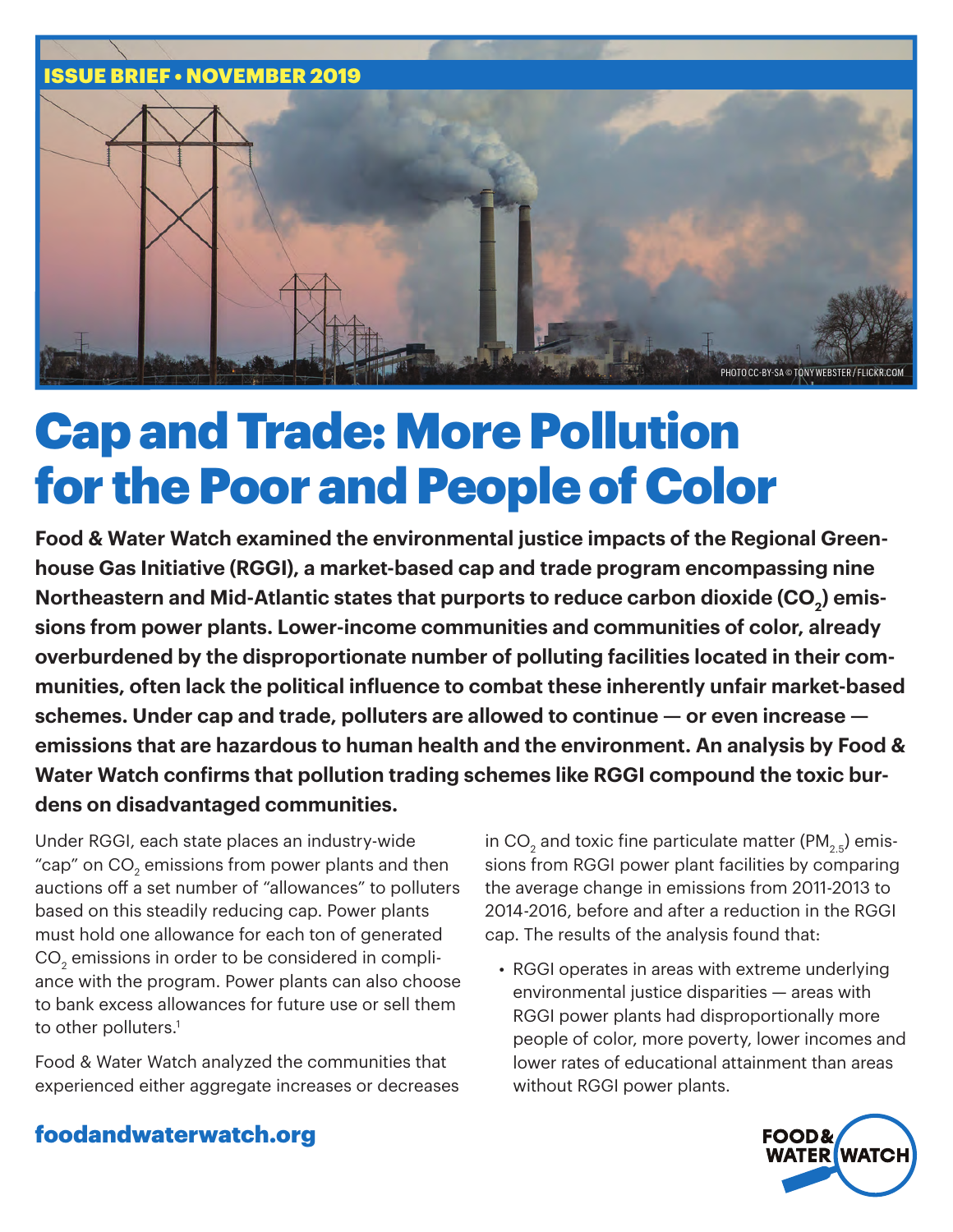- Neighborhoods that experienced CO $_{\textrm{\tiny{2}}}$  emission increases over the study period had disproportionally more people of color, more poverty and lower median household incomes compared to neighborhoods that experienced decreases in CO<sub>2</sub> emissions.
- Neighborhoods that experienced increases in both CO $_2$  and PM $_{\rm 2.5}$  emissions over the study period displayed even wider disparities — with higher proportions of people of color and lower median house-

pollution so that polluters can efficiently allocate pollution control costs — firms that can easily reduce their pollution sell their credits to firms that cannot.<sup>4</sup> As a result, financial incentives drive pollution control rather than strict standards for protecting human health and the environment.

Cap and trade programs have been implemented for a number of pollutants, ranging from greenhouse gases to nutrient pollution in water. One such program is the Regional Greenhouse Gas Initiative

hold incomes — compared to neighborhoods that experienced decreases in both of these pollutants.

These results provide concrete evidence that cap and trade programs like RGGI disproportionately harm people of color and low-income communities, exacerbating underlying

Toxic emissions from industrial facilities and power plants impose an unequal pollution burden on socially and economically disadvantaged communities, including communities of color and lower-income, less-educated and rural communities.

(RGGI) that encompasses 9 (soon to be 10, with New Jersey re-joining in 2020) Northeast and Mid-Atlantic states. Like other cap and trade programs, RGGI is a marketbased, pay-to-pollute scheme that permits pollution increases under the guise of market efficiency. Proponents claim that RGGI allocates pollu-

disparities such as the concentration of polluting facilities in vulnerable neighborhoods.

# Cap and Trade Puts Profits Over People

Cap and trade schemes are commonly proposed by those who oppose directly regulating pollution and instead advocate for a more "free market" approach to environmental problems. This pay-to-pollute scheme is a radical shift in how environmental regulation works. Traditional environmental regulation relies on permission, prohibition, standard setting and enforcement to meet environmental ends.<sup>2</sup> Under a regulatory approach, pollution limits are set based on a comprehensive and periodic review of the scientific literature so that they adequately protect public health and welfare, as outlined by environmental laws like the Clean Air Act. $3$  In contrast, cap and trade attempts to create markets in actual or potential

tion control to the polluters who can most afford it.<sup>5</sup> However, Food & Water Watch's analysis found that the program only masks disproportionate negative impacts on low-income communities and people of color.

## Pollution Trading Compounds Environmental Injustice

Polluting facilities like power plants have long been disproportionately located near disadvantaged communities, including lower-income areas and communities of color that face higher pollution burdens than their more affluent and whiter neighbors. Toxic emissions from industrial facilities and power plants impose an unequal pollution burden on socially and economically disadvantaged communities, including communities of color and lower-income, less-educated and rural communities. Decades of academic studies and reports have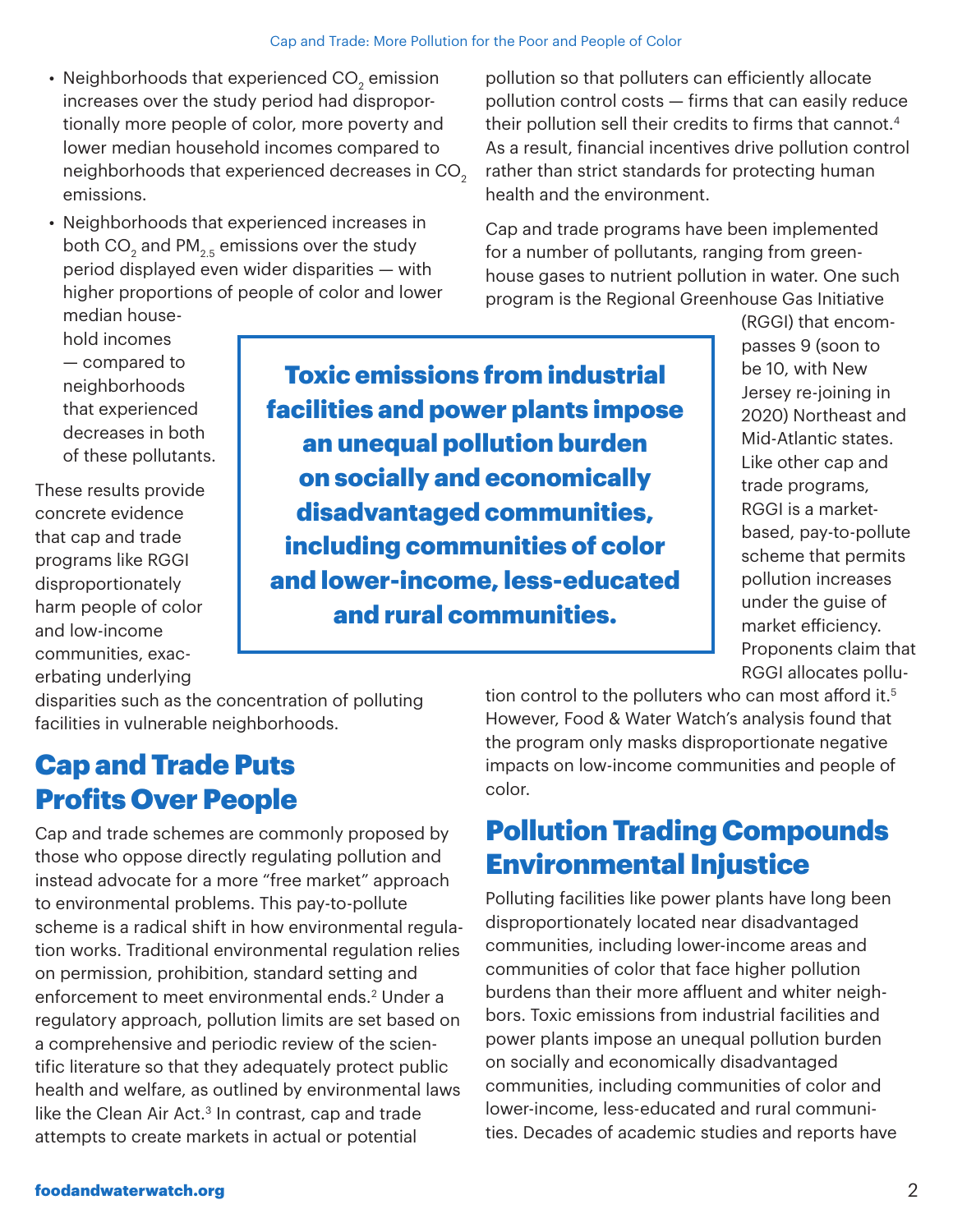repeatedly found that exposure to pollution from petroleum refineries, power plants, garbage incinerators and toxic facilities disproportionately affects these disadvantaged communities.6

Marginalized communities often lack the resources or political power to ward off unwanted polluters, including toxic waste dumps, industrial facilities and power plants.<sup>7</sup> Indeed, the racial composition of neighborhoods can be a strong predictor of where polluters locate their facilities, compounding the historical discriminatory zoning and land-use policies and practices that reinforced racial segregation.<sup>8</sup> A 2005 study found that hazardous waste facility siting has followed a "path of least (political) resistance" for decades; as a result, disempowered communities have "borne a disproportionate share of the society's environmental burdens."9

Research has shown that cap and trade hurts vulnerable populations by incentivizing emission increases in frontline communities, undermining environmental justice and exacerbating the disproportionate burdens that these communities already bear. Air and water quality trading programs that target specific pollutants (such as carbon dioxide, CO $_{\textrm{\tiny{2}}}$ ) often overlook the localized impacts of multi-pollutant emissions from power plants or factories. These trading programs allow polluters to buy credits to increase their overall emissions of tradeable pollutants (like CO $_{\textrm{\tiny{\it 2}}}$ ), but result in increased local concentrations of non-tradeable pollutants (such as particulate matter, ozone or heavy metals) that create hotspots that can harm human health and the environment.<sup>10</sup>

For example, in 2018 scientists found that facilities in California's cap and trade program for greenhouse gases, which were predominantly located in vulnerable neighborhoods, exposed local populations to increased emissions from toxic co-pollutants like particulate matter, volatile organic compounds and more. And while statewide greenhouse gas emissions remained below the overall cap, more than half the facilities involved actually increased their greenhouse gas emissions since the program began in 2013. Alarmingly, neighborhoods that saw increasing pollution from California's cap and trade facilities had larger shares of people of color and economically and socially disadvantaged residents compared to areas that saw a decrease in greenhouse gas emissions. $11$ 

Similarly, water pollution trading schemes have also been shown to have environmental justice implications. Chalk Point Generating Station is a massive coal-burning power plant near the predominantly African-American town of Eagle Harbor in Prince George's County, Maryland.12 Chalk Point racked up significant permit violations for pollutant discharges into the nearby Patuxent River. But instead of reducing discharges to comply with its permit, the plant proposed to buy "credits" from Maryland farms to raise its pollution allowance and cover its violations.13

While this trade would not have increased pollution into the Chesapeake Bay, it would have concentrated pollution discharges into the Patuxent and increased exposures for Eagle Harbor's African-American residents. Food & Water Watch and the Patuxent Riverkeeper intervened in a lawsuit to prevent Chalk Point from including this trade in its pollution plan.<sup>14</sup> The lawsuit successfully forced Chalk Point to implement technological upgrades to minimize discharges and prevented the power plant from using credits and offsets to poison Eagle Harbor and the local environment.15

### Cap and Trade Harms Public Health

Power plants emit more than the handful of pollutants that are targeted by cap and trade schemes. That is why the disproportionate siting of hazardous power plants in low-income and minority communities exposes vulnerable groups to serious environmental health risks associated with harmful pollutants.

Power plants release air pollutants like mercury, particulate matter, sulfur dioxide (SO $_{\textrm{\tiny{2}}}$ ) and nitrogen oxides (NO $_{\!\scriptscriptstyle \chi}$ ).16 Exposure to these harmful air pollutants has been linked to a host of health complications including respiratory infections, certain types of cancer, bronchitis, asthma, heart disease and reduced life expectancy.<sup>17</sup> Fine particulate matter  $(PM<sub>2.5</sub>)$  is an especially harmful pollutant. Because  $PM_{2.5}$  is extremely small in size, these particles can easily travel deep into the lungs and bloodstream of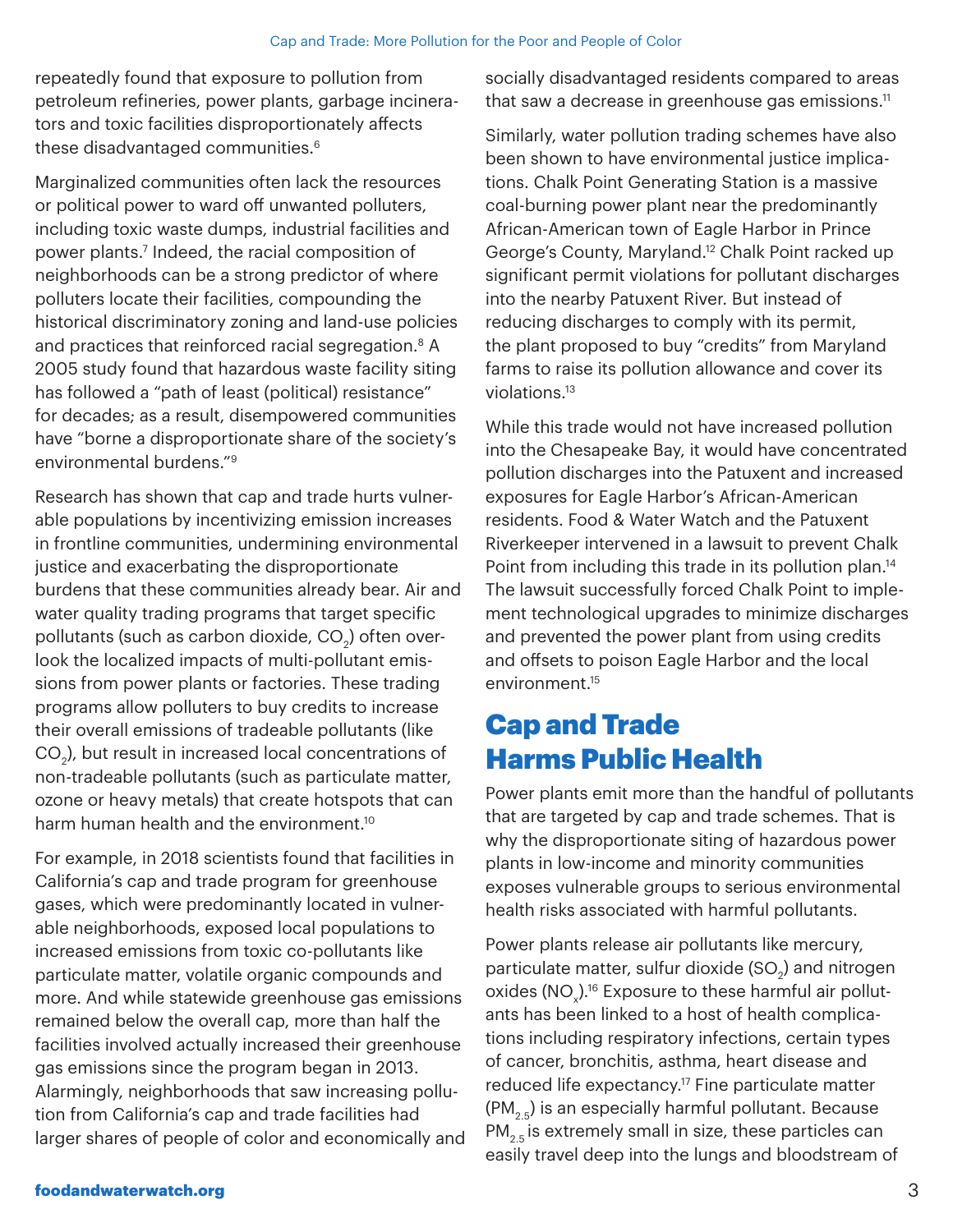exposed individuals.  $PM_{2.5}$  is associated with many harmful health effects including airway inflammation, asthma, lung infections, hypertension, cardiovascular diseases, diabetes and adverse effects in infants.<sup>18</sup>

Low-income and minority communities suffer disproportionate health consequences due to  $PM_{2.5}$ exposure. African Americans are more likely to live in areas with the worst PM<sub>2.5</sub> levels than in areas with the best air quality,<sup>19</sup> which compounds pre-existing racial health inequalities. Lower-income African-American children have a higher asthma risk than white children,20 and African Americans suffer higher rates of hypertension and premature death from stroke compared to whites.<sup>21</sup> There are about four times more PM<sub>2.5</sub>-related emergency room visits for asthma in high-poverty neighborhoods than in low-poverty neighborhoods.22

Environmental justice communities bear the brunt of harmful health consequences through disproportionate siting decisions; RGGI could make it worse. A 2005 study of hazardous facility siting in Maryland found that communities with the highest proportion of African-American residents were three times more likely to face a high cancer risk due to air pollution exposure compared to communities with the lowest proportion of African-American residents.23 In New York's Bronx County, people of color are exposed to 57 percent more air polluters per mile than white county residents.24

The well-documented history of unjust siting decisions is exacerbated by RGGI's flawed market-based design, which sets a cap on CO<sub>2</sub> emissions but fails to consider the dangerous health effects of co-pollutants that are released along with them.



BRONX, NEW YORK • CC-BY-SA © FORMULANONE / FLICKR.COM

## The Many Problems With RGGI

The RGGI cap and trade program rests on the myth that market forces can deliver the most effective and efficient solutions to societal problems. Programs like RGGI claim to reduce CO $_{\textrm{\tiny{2}}}$  emissions by allowing polluters to buy and sell pollution credits based on an industry-wide limit, or "cap," on total allowable pollution. But there is no evidence that these programs significantly reduce carbon emissions; instead, they give polluters the right to continue — or even increase — polluting.

RGGI's inherently flawed and harmful approach has not been proven to reduce CO $_{\textrm{\tiny{2}}}$  emissions and has likely encouraged the shift to natural gas-fired power plants, increasing dependence on gas from the hydraulic fracturing (or fracking) of methane-rich shale formations. While RGGI claims the program brought about a 50 percent reduction in power sector CO $_{\rm 2}$  emissions since 2005, much of this is due to the transition to natural gas, a fossil fuel that primarily comprises methane.25

The greenhouse gas methane is nearly 90 times more powerful at trapping heat than CO $_{\textrm{\tiny{2}}}$  over the short term and has become an increasingly important climate pollutant, with global increases in fossil fuel emissions now being driven primarily by emissions from shale gas.<sup>26</sup> Methane leaks, including those from natural gas power plants, contribute to climate change and are not captured under the RGGI program.27 Science shows that even some of the lowest leak rates erase natural gas' purported "climate benefits."28

From the outset, RGGI has proven to be a weak program that allows power plants to pollute on a lax, business-as-usual basis. For the first five years of the program, the industrywide cap was on average about 60 percent higher than actual emissions.29 This meant fossil fuel power plants did not need to do anything to meet the overly generous RGGI cap. In fact, this high initial cap allowed power plants to "bank" a substantial amount of unused allowances, amounting to 140 million tons of  $CO<sub>2</sub>$ . While the cap was eventually adjusted to address these saved allowances, this allowance surplus could continue to grow significantly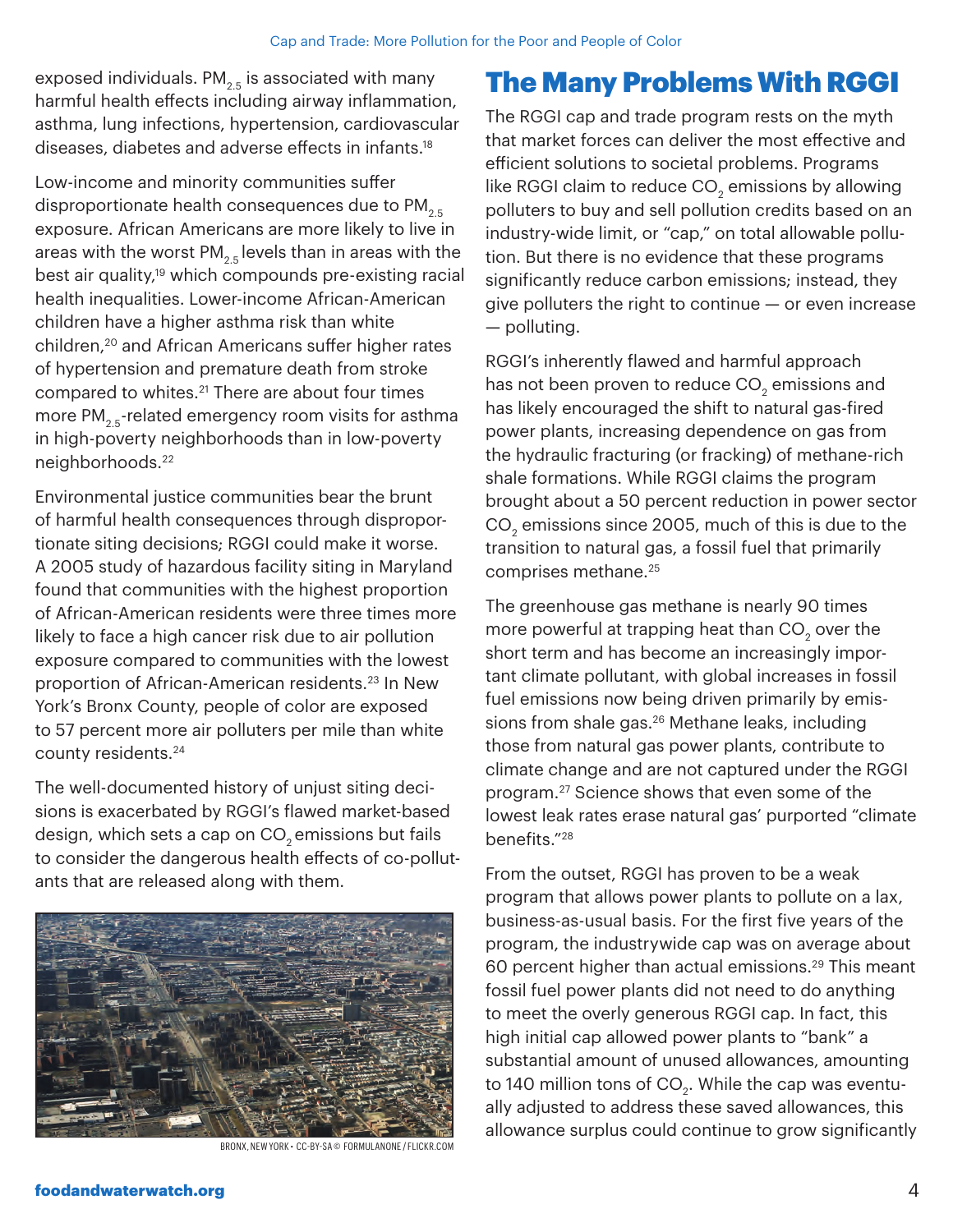over the next few years due to a cap that continues to be higher than actual emissions, the purchasing of all available allowances, cost containment mechanisms and other factors.30

In another sign of RGGI's ineffectiveness, the program's seemingly most attractive feature as a state revenue raiser for clean energy and affordability initiatives has consistently been undermined. States regularly raid these funds to reduce budget deficits. New Jersey has been the worst offender in this regard. While New Jersey was in RGGI from 2009 to 2011, \$65 million, or 57 percent of the money raised from the sale of allowances during this period, was redirected to allay the state budget deficit.<sup>31</sup>

These significant deficiencies show that cap and trade is ineffective at best. At its worst, cap and trade harms vulnerable communities. Food & Water Watch has shown that these unbalanced transactions are an inherent symptom of ineffective market-based policies that put industry profits ahead of public health and the environment.<sup>32</sup>

### Key Findings

Food & Water Watch analyzed the locations of the power plants that participated in RGGI and compared the differences in demographics of neighborhoods that experienced an aggregate increase in average CO $_2$  and PM $_{\rm 2.5}$  emissions to those that experienced an aggregate decrease in average emissions from

2011-2013 to 2014-2016, before and after a reduction in the RGGI cap. The findings indicate underlying environmental justice disparities in the placement of power plants, which are disproportionately located in poorer, less-educated neighborhoods and in communities of color. Furthermore, neighborhoods that experienced CO $_{\textrm{\tiny{2}}}$  emission increases under this program have lower median household incomes and higher proportions of people of color than areas that saw decreases in these CO $_{\textrm{\tiny{2}}}$  emissions. This disparity widened even further when the analysis included changes in both CO $_{\rm 2}$  and PM $_{\rm 2.5}$  emissions.

Finding 1: RGGI facilities are disproportionately located in more disadvantaged communities. The starkest environmental justice disparity exists from the disproportionate placement of power plants in vulnerable communities, a widespread trend that has long existed and is also true for the RGGI region. Food & Water Watch found that RGGI facilities are located in neighborhoods with higher proportions of people of color, lower proportions of high school graduates, more poverty and lower median household incomes than areas that contain no RGGI power plants. This problem is not limited to RGGI — it exists nationwide.<sup>33</sup> But these findings show that cap and trade schemes like RGGI not only operate in vulnerable neighborhoods already experiencing environmental injustice, but, as the subsequent analyses reveal, serve to *exacerbate* these preexisting inequities (see Fig. 1).



FIG. 1: RGGI vs. Non-RGGI Census Tracts

All values are medians of census tracts based on data from the American Community Survey 2012-2016 five-year estimates.

\* High School+ refers to the percentage of people older than 25 years who have a high school education or higher

\*\* Poverty refers to the percentage of people living below the federal poverty level.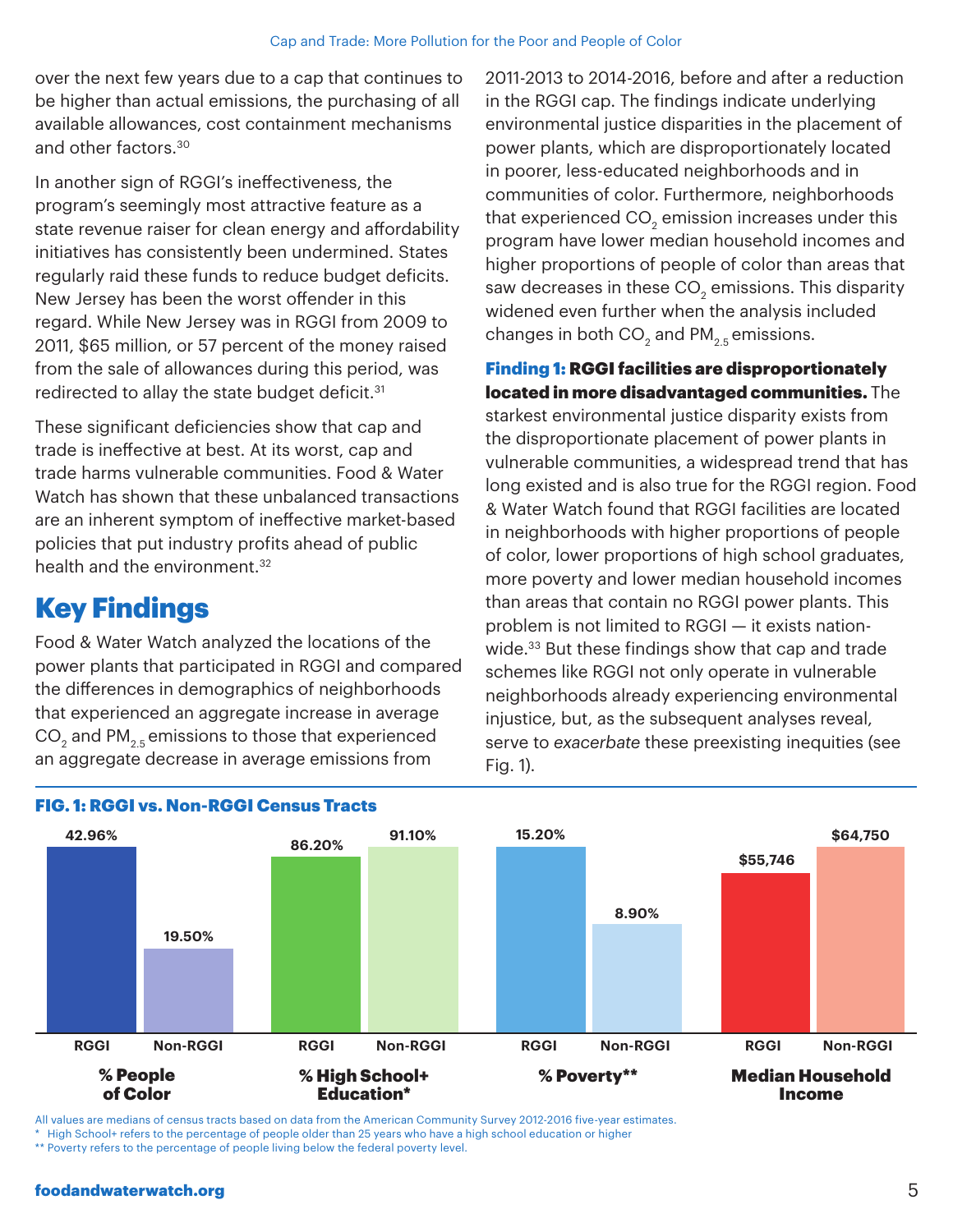Finding 2: CO<sub>2</sub> emission increases from RGGI facilities occurred in areas with disproportionately more people of color and poverty and lower median household incomes. In other words, the characteristics of neighborhoods that experienced increases in aggregate CO $_{\textrm{\tiny{2}}}$  emissions after the cap was lowered had much higher proportions of people of color, as well as slightly higher proportions of poverty and lower median household incomes than neighborhoods that experienced decreases in aggregate CO $_2^{}$  emissions during the same period of time. A pattern was not as strongly discernable for education (see Fig. 2 on page 6).

#### Finding 3: Neighborhoods that experienced increases in both CO<sub>2</sub> and PM<sub>2</sub> $<sub>5</sub>$  emissions were</sub>

#### characterized by even higher proportions of people of color and lower median household

**incomes.** When taking into account  $PM_{2.5}$  emissions, the environmental justice disparity widens further. Neighborhoods that experienced aggregate increases in *both* CO $_2$  and PM $_{2.5}$ had even higher proportions of people of color and lower median household incomes than those that experienced aggregate decreases in both these emissions. Trends also indicate that increased emissions of CO $_2$  and PM $_{\rm 2.5}$  occurred in areas that had slightly less educational attainment and slightly more poverty than areas that experienced an overall decrease in these emissions. These patterns underscore the potential health impact of programs like RGGI in vulnerable communities (see Fig. 3).







All values are medians of census tracts based on data from the American Community Survey 2012-2016 five-year estimates.

\* High School+ refers to the percentage of people older than 25 years who have a high school education or higher

\*\* Poverty refers to the percentage of people living below the federal poverty level.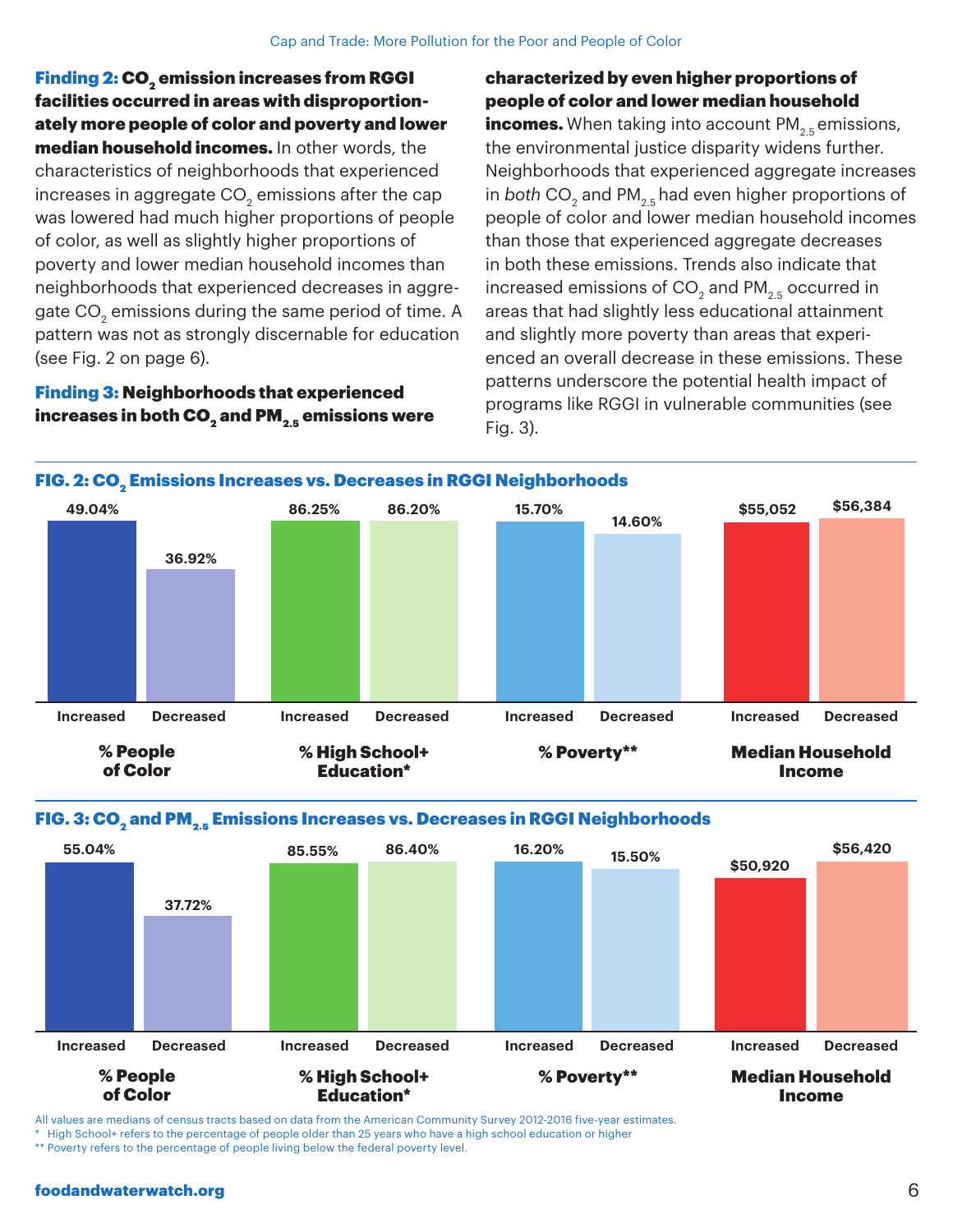# **Conclusion**

Cap and trade schemes harm environmental justice and are not sufficient replacements for regulation. Food & Water Watch's analysis of the environmental justice implications of RGGI highlight the stark disparities in the types of neighborhoods that experience increases and decreases in CO $_2$  and PM $_{\rm 2.5}$ emissions, providing concrete evidence that ineffective marketbased programs like cap and trade hurt vulnerable communities. The environmental injustice of RGGI is not a fluke, but rather an inherent symptom of marketbased programs that value profits over people and the environment.

As the effects of climate change worsen, states have been increasingly viewing schemes like RGGI as a way to combat greenhouse gas emissions. New Jersey will officially re-join the program at the start of 2020.<sup>34</sup> Pennsylvania Governor Tom Wolf issued an executive action to initiate the process of joining the program.<sup>35</sup> But those who look to RGGI to help solve the climate crisis will be sorely disappointed. The only real way to protect environmental justice communities and combat intensifying climate change is through bold, systemic change.

Continued investments sunk into fossil fuel infrastructure harm vulnerable populations and lock us into a dirty energy future in defiance of climate science. The way out must be an immediate end to the use of fossil fuels and a rapid shift to zero-emission, genuine renewable power, accompanied by widespread deployment of energy efficiency measures and battery storage. The goal of 100 percent clean, renewable energy by 2030 is achievable. We must demand strong government policies that reject market-based schemes and commit to aggressive action now.

# Methodology

### **Data Sources**

Facility and carbon emissions data were downloaded from the RGGI website. Facility location data were obtained from the U.S. Energy Information Administration and crosschecked with Google Maps, the U.S. Environmental Protection Agency's

(EPA) ECHO database and company websites.  $PM_{2.5}$ data were downloaded from the U.S. EPA's National Emissions Inventory (NEI) website. Crosswalks between the two datasets were provided by the U.S. EPA. Demographic data (race, education, poverty and median household income) were obtained from the 2012-2016 five-year American Community Survey. Race variables were non-Hispanic whites and people of color (defined as all others: total population minus non-Hispanic whites).

### **Analysis**

The analysis was based on Cushing et al. (2018), which examined the neighborhood characteristics surrounding facilities that chose to increase or decrease their carbon and particulate matter emissions while participating under the California cap and trade program. Specifically, Cushing et al. aimed to determine whether there was a relationship between neighborhood demographics and facilities that on average increased or decreased their carbon emissions after the initiation of the cap and trade program.

This analysis uses a similar approach. To summarize, we took the three-year averages of the years before and after the reduction of the RGGI cap at the start of 2014. We chose to take three-year averages to account for year-to-year variability. We examined differences between the 2011-2013 and 2014-2016 periods rather than before and after the program's initiation to account for any variability due to the 2008 recession and to examine the impact of a lowered cap that more closely aligned with actual emissions.

Like Cushing et al., we calculated aggregate changes in emissions within a neighborhood that contained one or more RGGI facilities. A neighborhood is defined as the grouping of census tracts whose centroids (mid-points) fall within a three-mile buffer surrounding RGGI facilities. We defined neighborhoods based on census tracts because they contain around the same population sizes and because they are relatively small in area compared to other spatial units.36 Centroid containment is a common technique used in environmental justice analyses. We chose to use a three-mile buffer since this fell within the range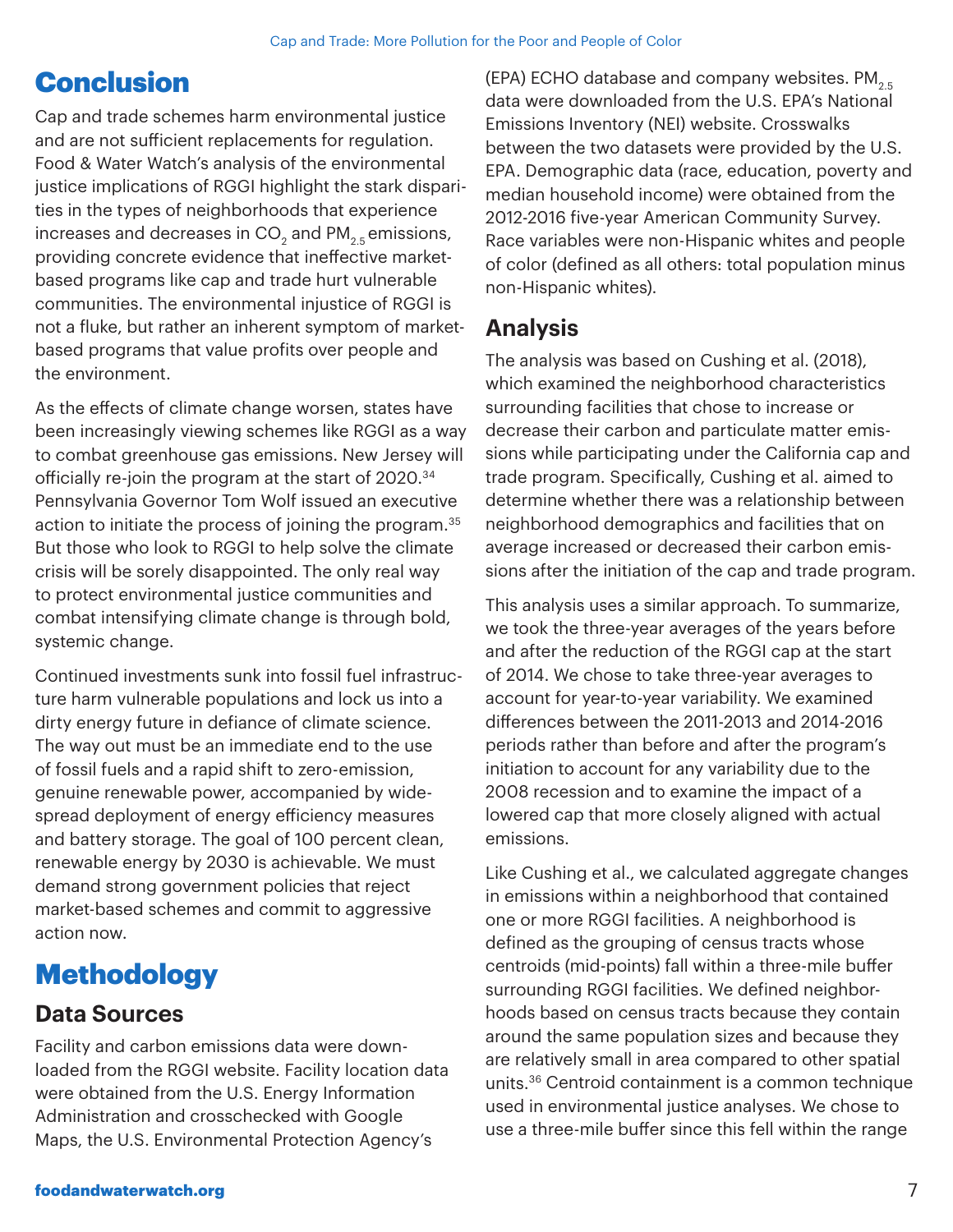used by many environmental justice studies, in addition to Food & Water Watch's environmental justice report, *Pernicious Placement of Pennsylvania Power Plants*. 37

Once we defined neighborhoods and linked them to aggregate emissions changes from their host facilities, we then combined this with demographic data. We did this by taking the median values of all census tract centroids that fell under the three-mile buffers around RGGI facilities that were labeled as either experiencing aggregate increases in average CO<sub>2</sub> emissions or aggregate decreases in average CO<sub>2</sub> emissions and had demographic data available from the American Community Survey.

The same analysis was done for the PM<sub>2.5</sub> data. Because the NEI releases data every three years, we only had  $PM_{2.5}$  data for 2011 and 2014. We took the difference in emissions for these years for each RGGI facility and assigned the direction of change accordingly. We performed the same analysis for neighborhoods that experienced aggregate increases in both CO $_2$  and PM $_{\rm 2.5}$  emissions and compared them to neighborhoods that experienced decreases in emissions of both these pollutants. Similarly, we calculated and compared median demographic values for census tracts/neighborhoods that did or did not fall under the three-mile buffers around RGGI facilities.

### **Endnotes**

- Ramseur, Jonathan L. Congressional Research Service. "The Regional Greenhouse Gas Initiative: Background, Impacts, and Selected Issues." R41836. Updated July 16, 2019 at 2, 4 and 8; Regional Greenhouse Gas Initiative (RGGI). "Program overview and design: Elements of RGGI." Available at https://www.rggi.org/ program-overview-and-design/elements. Accessed September 2019 and on file with Food & Water Watch; Potomac Economics. Prepared for RGGI, Inc. "Report on the Secondary Market for RGGI CO2 Allowances: Second Quarter 2019." August 2019 at 7.
- 2 United Nations Statistics Division. *Glossary of Environment Statistics*. Series F, No. 67, Sales number 96.XVII.12. Published 2001.
- 3 Axelrad, Daniel et al. U.S. Environmental Protection Agency (EPA). "America's Children and the Environment: Third Edition." EPA 240- R-13-001. January 2013 at 31.
- 4 EPA. "Water Quality Trading Toolkit for Permit Writers." EPA 833- R-07-004. August 2007. Updated June 2009 at Chapter 1 at 4; Stavins, Robert N. "A meaningful U.S. cap-and-trade system to address climate change." *Harvard Environmental Law Review*. Vol. 32. 2008 at 296 to 297 and 358.
- 5 *Ibid.*
- 6 Konisky, David M. "Inequities in enforcement? Environmental justice and government performance." *Journal of Policy Analysis and Management.* Vol. 28, No. 1. 2009 at 104; Lynch, Michael J. et al. "Slippery business. Race, class, and legal determinants of penalties against petroleum refineries." *Journal of Black Studies*. Vol. 34, No. 3. January 2004 at 423; Bell, Michelle L. and Keita Ebisu. "Environmental inequality in exposures to airborne particulate matter components in the United States." *Environmental Health Perspectives.*  Vol. 120, No. 12. December 2012 at 1699 and 1702; Wilson, Adrian et al. National Association for the Advancement of Colored People, Indigenous Environmental Network, Little Village Environmental Justice Organization. "Coal blooded. Putting profits before people." November 2012 at 15; Pace, David. "Minorities suffer most from industrial pollution." *Associated Press*. November 14, 2005; Massetti, Emanuele et al. Prepared by Oak Ridge National Laboratory for the U.S. Department of Energy. "Environmental quality and the U.S. power sector: Air quality, water quality, land use and environmental justice." January 4, 2017 at x; Clark, Lara P. et al. "National patterns in environmental injustice and inequality: Outdoor NO2 air pollu-

tion in the United States." *PLOS ONE*. Vol. 9, Iss. 4. April 2014 at 1 and 2; Pastor, Manuel et al. Center for Justice, Tolerance & Community, University of California Santa Cruz. Prepared for the Bay Area Environmental Health Collaborative. "Still toxic after all these years. Air quality and environmental justice in the San Francisco Bay area." February 2007 at 6; Wilson, Sacoby M. et al. "Assessment of the distribution of toxic release inventory facilities in metropolitan Charleston: An environmental justice case study." *American Journal of Public Health*. Vol. 102, No. 10. October 2012 at 1974 to 1978.

- 7 Wiygul, Robert B. et al. "Environmental justice in rural communities." *West Virginia Law Review.* Vol. 96, No. 40. Winter 1993/1994 at 3; Malin, Stephanie A. and Kathryn Teigen DeMaster. "A devil's bargain: Rural environmental injustices and hydraulic fracturing on Pennsylvania's farms." *Journal of Rural Studies*. Vol. 47, Part A. October 2016 at 278 to 280; U.S. Commission on Civil Rights. "Environmental justice: Examining the Environmental Protection Agency's compliance and enforcement of Title VI and Executive Order 12,898." September 2016 at 13; Cusick, Marie. "Don't frack the rich? Comment puts focus on environmental justice." *NPR StateImpact Pennsylvania*. June 6, 2016.
- 8 Mohai, Paul and Robin Saha. "Which came first, people or pollution? A review of theory and evidence from longitudinal environmental justice studies." *Environmental Research Letters*. Vol. 10. December 2015 at 3; Mohai, Paul and Robin Saha. "Which came first, people or pollution? Assessing the disparate siting and post-siting demographic change hypotheses of environmental injustice." *Environmental Research Letters*. Vol. 10. November 2015 at 16.
- 9 Saha, Robin and Paul Mohai. "Historical context and hazardous waste facility siting: Understanding temporal patterns in Michigan." *Environmental Studies Faculty Publications*. Paper 1. 2005 at 618, 623 and 639.
- 10 Food & Water Watch. "Paying to Pollute: The Environmental Injustice of Pollution Trading." November 13, 2017.
- 11 Cushing, Lara et al. "Carbon trading, co-pollutants, and environmental equity: Evidence from California's cap-and-trade program (2011-2015)." *PLoS Medicine*. Vol. 15, No. 7. July 2018 at 1 to 2.
- 12 NRG Energy Inc. [Fact sheet]. "Chalk Point." 2015; U.S. Census Bureau. American FactFinder: Race and Hispanic or Latino Origin: 2010. Geography: Eagle Harbor Town, Maryland. (2010).
- 13 Public Justice. 60-Day Notice of Intent to File Citizen Suit NRG Energy, Inc. Under Clean Water Act Section 505(a)(1) for Violation